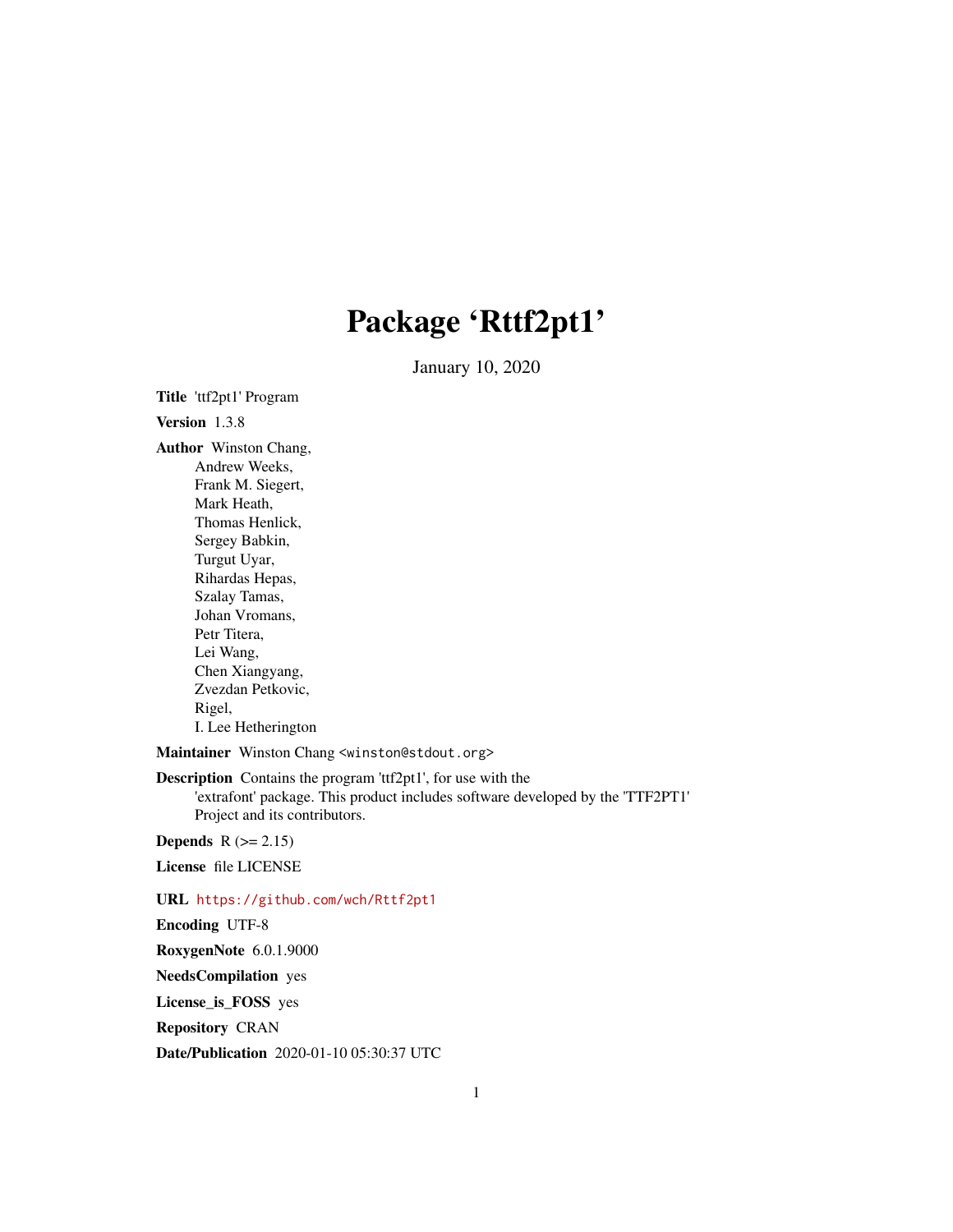### <span id="page-1-0"></span>R topics documented:

#### **Index** [3](#page-2-0)

Rttf2pt1 *Rttf2pt1 package*

#### Description

This package is a wrapper for the ttf2pt1 program, and is meant to be used with the extrafont package.

which\_ttf2pt1 *Returns the path to the executable for ttf2pt1*

#### Description

Returns the path to the executable for ttf2pt1

#### Usage

which\_ttf2pt1()

#### Examples

which\_ttf2pt1()